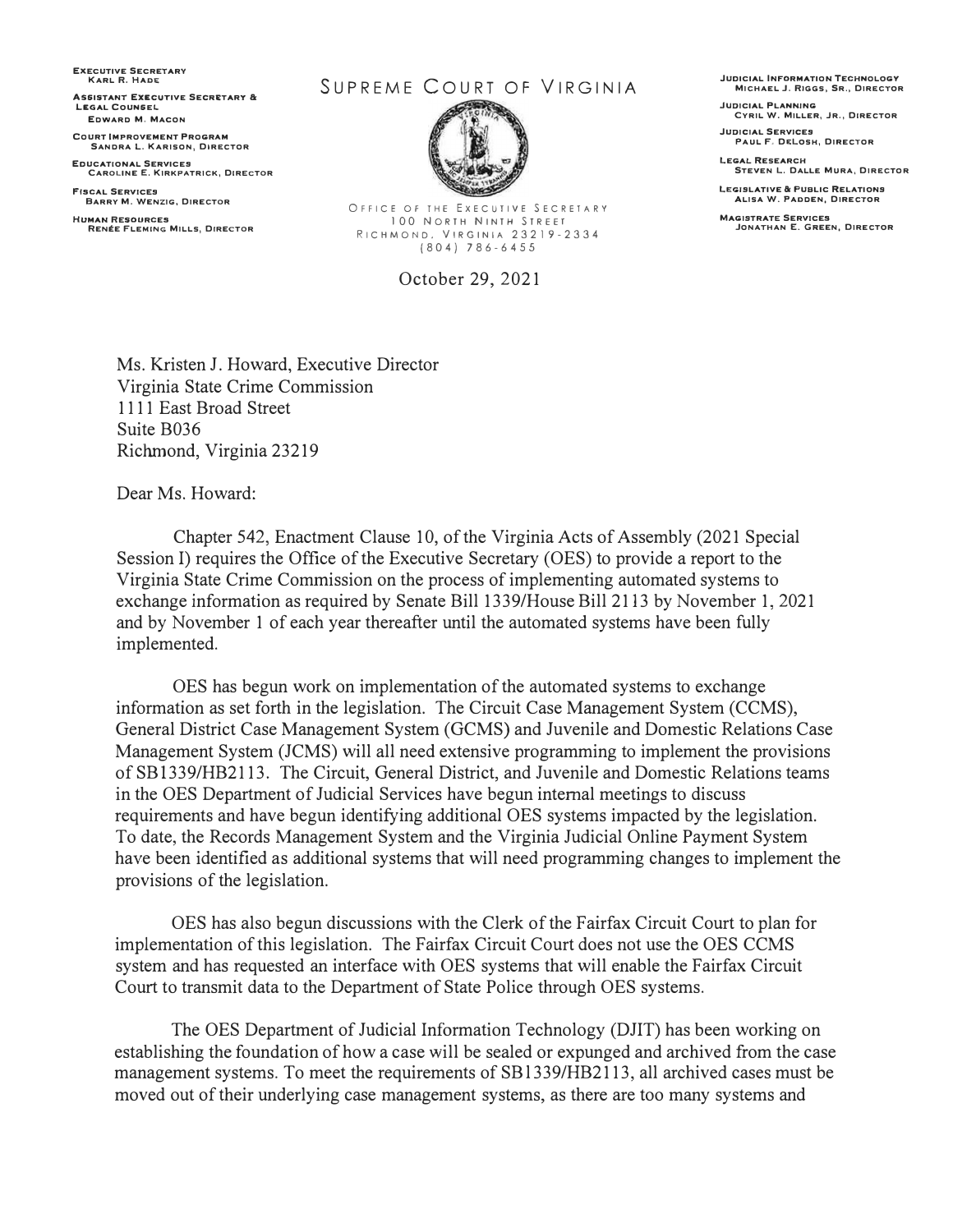Report to Virginia State Crime Commission October 29, 2021 Page Two

interfaces that would otherwise have to be modified to ensure that data is not inadvertently disclosed. To prevent those archived cases from being unintentionally disclosed, all case data will be moved to a separate "data vault" when archived.

Since the case data is physically removed from the case management systems during the archival process, the design calls for a multi-stage process that includes verifying the case data in the data vault before deleting it from the case management systems. After a case is written to the data vault, the comparator will directly compare that to the data in the underlying case management system data store before the data is deleted from the case management system. This ensures that we don't lose data unintentionally.

OES is in the early stages of recruiting for a number of positions related to this legislation. Initially we're seeking a project manager, one or two architect level technical resources, and at least one business analyst. As work continues on the business requirements, OES will begin recruiting additional analysts, developers, and quality assurance personnel.

The following is a description of the hardware and software related work that has been completed so far to facilitate the data vault. The first stage of implementation of the data vault will be the archiving of specific data elements of expunged unlawful detainer cases from the general district courts starting on January 1, 2022. This work will form the foundation for the expanded data vault needed to implement SB1339/HB2113:

- Secret management
	- o Platform evaluated and purchased
	- o Test, Production, and Production Disaster Recovery clusters created and configured (13 servers)
	- o LDAP and MFA integrations
	- o GUI access for secret management implemented
	- o System admin access policies established and implemented
- Auditing established and implemented
	- o Application authentication, ACLs, local agent, and templating POC complete, full implementation in progress.
- Hosting Infrastructure
	- o 4 additional 2 socket, 16 cores each, 1.5 TB RAM) purchased and integrated into the cluster.
- Database expansion
	- o 4 additional licenses purchased
	- o Tested integration of additional nodes in test environment.
	- o Added the additional nodes to the production cluster.
	- o. Greatly increased the resource allocation, vCPUs and RAM, to the cluster.
- J2EE Container
	- o Evaluated multiple options, settled on our microservices J2EE container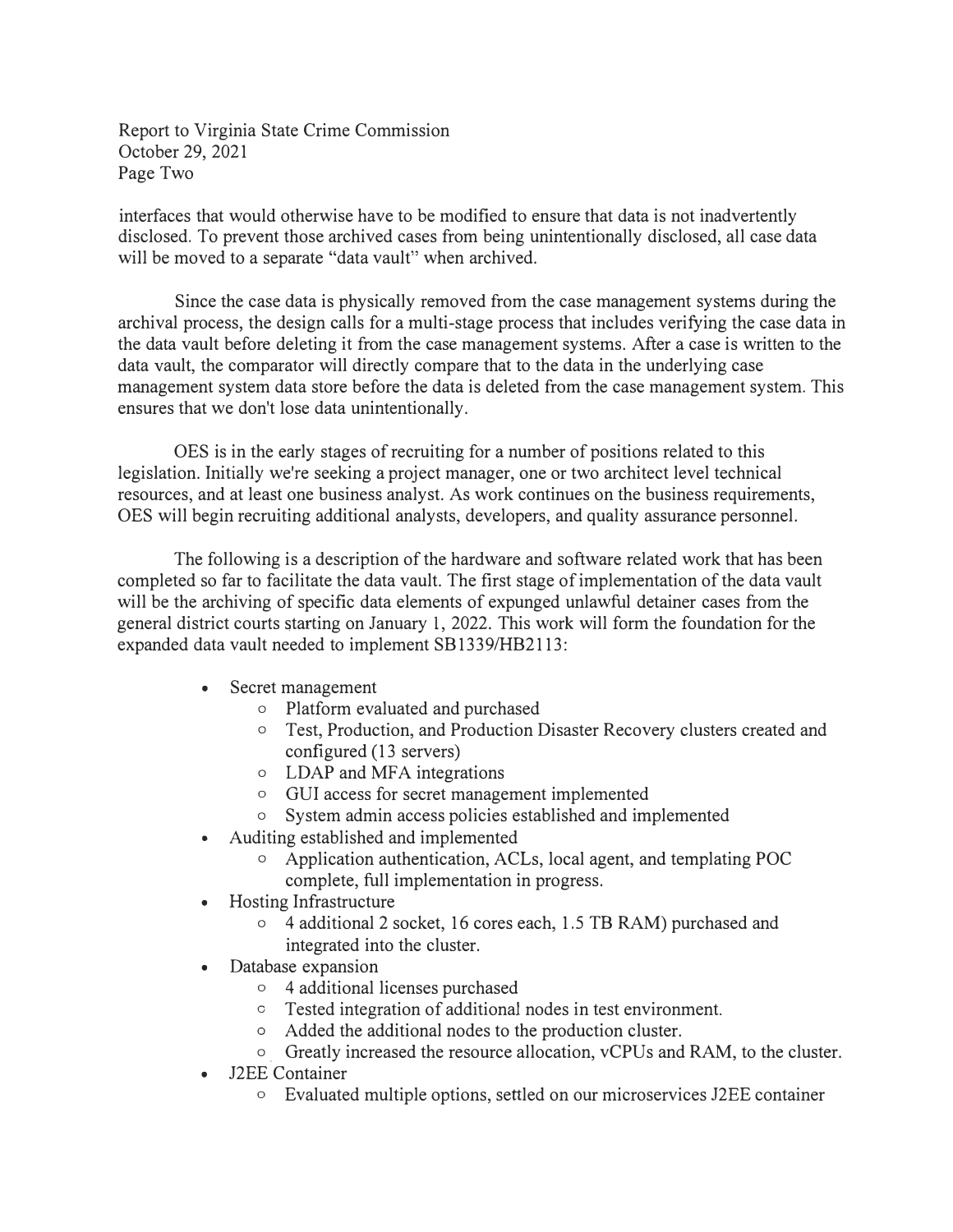Report to Virginia State Crime Commission October 29, 2021 Page Three

- o Servers provisioned in development, integration, quality assurance, and user acceptance testing environments (16 servers)
- API Gateway Service
	- o Provides a point of entry to the microservices infrastructure for all other applications (CCMS, GCMS and JCMS). Handles routing of all external requests to the correct nodes and ports withing the microservices environment
	- o Evaluated multiple options and settled on our API gateway
	- o Developed, tested, and deployed in development, integration, quality assurance, and user acceptance testing environments
- Service Discovery
	- o Tracks what microservices are running on which servers/ports within the microservices environments
	- o Integrates with the API gateway and all other microservices to facilitate inter-microservice communications
	- o Evaluated multiple solutions and settled on a product
	- o Developed, tested, and deployed in development, integration, quality assurance, and user acceptance testing environments
- Configuration Server
	- o Manages external configurations for all microservices within the environment. Allows microservice deployments to remain stateless, and provides a central management point for configurations
	- o Integrates with all other microservices to provide their configurations
	- o Integrates with source control to facilitate the promotion of configurations through the hierarchy of environments in a controlled manner
	- o Evaluated multiple solutions, and settled on our configurationserver
	- <sup>o</sup> Developed, tested, and deployed in development, integration, quality assurance, and user acceptance testing environments
- OES Case Archival Service
	- o Hosts seryices for archiving expunged or sealed cases from the case management systems
	- o Additional services to be built here to support archival of complete cases
	- o Developed, tested, and deployed in development, integration, and quality assurance testing environments
- Database "Data Vault" Data Store
	- o Established location within database to store archived cases ( expunged, sealed, etc.)
- General District Case Management System (GCMS)
	- o Integrated with the OES Case Archival Service for expungements of unlawful detainers
	- o Developed, tested, and deployed in development, integration, and quality assurance testing environments